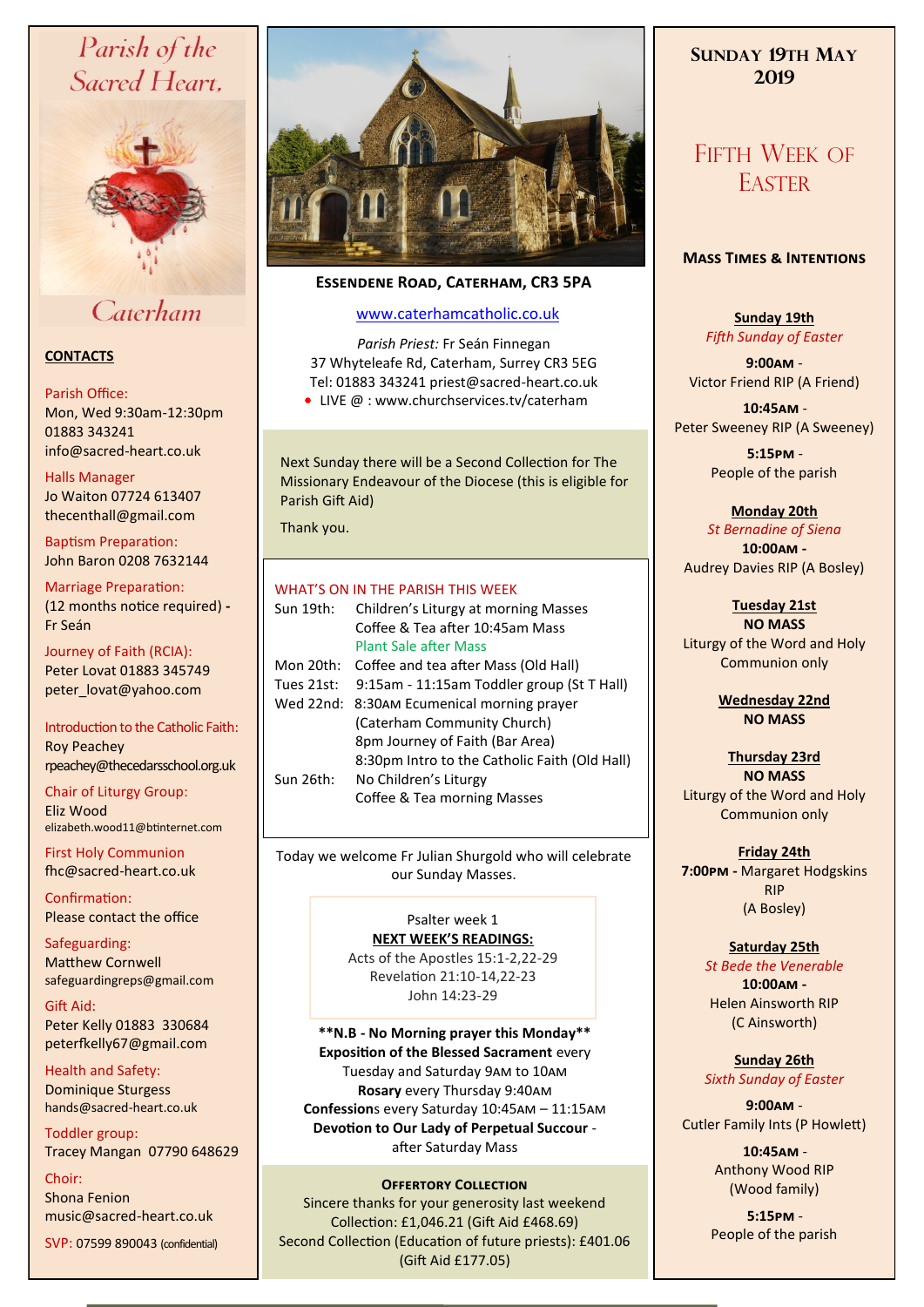# **P A R I S H P L A N T S A L E**

Our Parish Plant Sale which was a great success last year takes place on TODAY - Sunday 19th May after all Masses. Proceeds from the sale will shared between the beaver's crocus planting on the lawn in front of the church, hyacinth bulbs for the Christmas Fair and Madaba.

Plants should be brought to St. Thomas' Hall between 2 and 6 o'clock on Saturday 18th May, labelled and priced if possible. If you can help with the setting up of the stall or selling plants, please contact me on the number below or email the office on info@sacred-heart.co.uk Moyra Brohier, 342928.



# **W E D D I N G S**

Congratulations to Claire Pougher and Stephen Popeley who will be married here next weekend.

#### **C A F O D**

£655 was raised for the work of CAFOD, by those who participated in the 'small Lenten sacrifices for those in need' scheme. A big 'thank you' to all.

#### **T O D D L E R G R O U P**

Our Toddler Group meet every Tuesday from 9:15am to 11:15am in the St Thomas' Hall. It's a great way to meet other parents and for your children to play. Tracey our Toddler Group leader is a trained childminder and creates fantastic games and activities and also ends with rhyme time. This week there will be Rhyme-time with music instruments, Show and tell along with collect and count the hidden objects.

#### **P R A Y E R R E Q U E S T S**

There is a book in the Sacred Heart chapel for your intentions. The book will be taken to the altar during exposition of the Blessed Sacrament on Tuesday and Saturday.



#### **J O U R N E Y O F F A I T H**

Our topic this week is St Francis Join us – and also for our consideration of the readings for next Sunday. All welcome! 8.00p.m. Wednesday 22th May, in the Old Hall

One of our parishioners is going on pilgrimage to Lourdes with the society of Our Lady of Lourdes at the end of this month. The Society was formerly known as the English National Pilgrimage and is the oldest Lourdes pilgrimage from England with an emphasis on taking and caring for the sick.

If anyone would like their intentions to be presented at the Grotto, there is a basket for them in the church porch for our parishioner to take to Lourdes.

#### **B O O K S F O R A F R I C A**

A container holding almost 20000 used children's books will leave for Durban later in May. They are distributed to school libraries in KwaZuluNatal. If you have books suitable for any age to 16yrs which you no longer want please leave them in bags or boxes by the door of the shop in the church porch. Need to have books collected or further information? Call 01883 348081

**S V P** 

#### **SVP Quiz Evening - Friday 14th June, 7.30pm - Centenary Hall**

Tickets will be on sale after all Masses on Sundays 19th and 26th May. Alternatively telephone the SVP number (07599890043) or email the Parish Office. They are priced at £10 each, to include fish and chips and homemade desserts. You can organise your own table of 8 or you will be welcome to join a table with others. If you would like to know more about the work of the SVP and how our funds are spent to support those in need locally, please pick up a copy of our Spring newsletter from the church porch.

#### **SVP outing to Penshurst Place - Friday 5th July**

The SVP are arranging a visit to beautiful Penshurst Place, near Tonbridge, Kent. We will leave Caterham at 9.30am and arrive back at about 4.00pm. The price of this trip is £16 and includes transport, coffee & cookie on arrival, and a guided tour of the house. There are a variety of lunch options: hot meal, snack or a picnic (weather permitting). Please note that lunch is not included in the price. If you would like to join the trip please put your name and telephone number on the clipboard list in the church porch. You will then be contacted about arrangements and payment. There are a limited number of places available, so please book early to avoid disappointment. If you would like to join the trip but the price is a concern to you, please call the confidential SVP tel. number (07599890043) or speak to any SVP member.

#### **M A D A B A N E W S**

Last Sunday's well attended fundraising lunch in the Centenary Hall was our most profitable yet. The total raised was £770.This includes ticket sales, the proceeds from the raffle and donations from individuals unable to attend. The candidates confirmed on the previous Friday evening collected over £60 which was generous and unexpected. Many thanks to the them and all donors.

Thanks also to all who helped on the day or before. Having so many people assist in various ways, giving time and goods makes the lunches an enjoyable way to come together as a parish and assist our fellow Catholics in Jordan.

A number of the Iraqi refugees we help have recently been granted visas enabling them to emigrate to Australia and who will be moving in the months ahead. Close to 400 refugees remain in Madaba.

Samir Kirkhwa whose operation we helped finance, continues to make good progress. He needs further treatment as traces of cancer remain. His doctors say this is not unusual and they are very optimistic about Samir achieving a full recovery.

We have recently had discussions with Fr Sean and we agreed the need to further develop our link with the Parish of St John the Baptist. We need more people to get involved to share the work involved. This need not be an onerous commitment. There will be a brief meeting for those interested on Tuesday 28th May at 8pm.Venue: The St Thomas' Hall. If possible please let us know if you will attend. Tel. 01883 348081 Mike Wood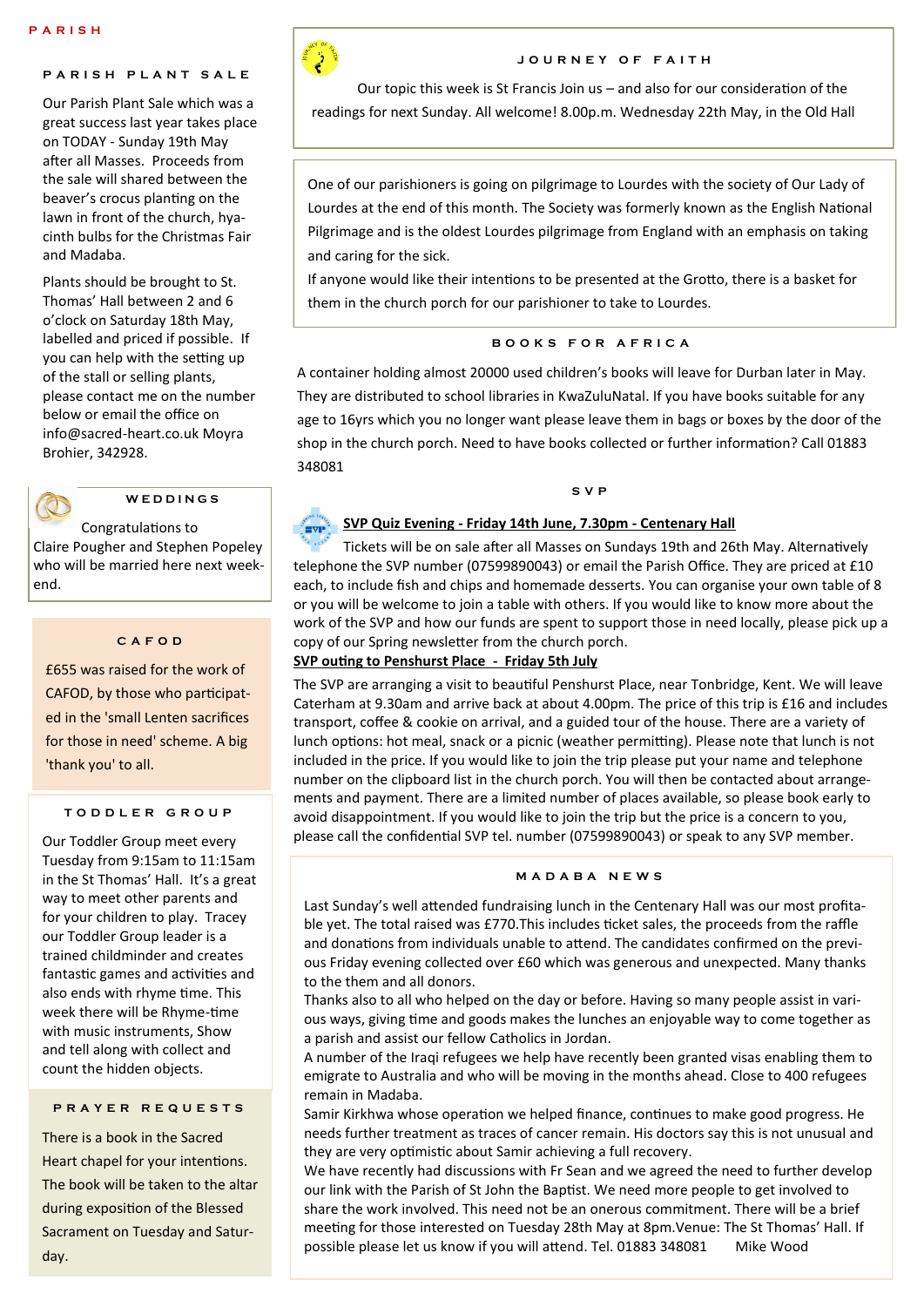

**Your Prayers are requested for the following people who are ill or housebound**: John Saunders; Helen Keogh; Daisy Hill; Christopher Browne; Krista Thompson; Jane Hill; Rosemary Whale; Pam Weaver; Jimmy Mullen; Margaret Robertson; Heather Tordimah; Jenny Rowen; Elizabeth Daley; Eileen, Mel & Rose Lattimore; Bryan Smith; Oliver Farrell; Seeta Pillay; Elise O'Connor, John Gilford, Chris Norman, Tabitha Harrison, Mary Wallace, Gina Waiton, Joe Kelly, Ian Lester, Fred Ardley, Charmaine Wise, Breda Sharpe, Richard Sowa, Val Williams, Emma Newton, Charley Lunn, Ursula Koh, Riche Ahearne, Enny Martin, Tony McCoy, Fr John Hartley, Fr Seán, Yvonne Perera, Joan Stocks, Dorothy McKenzie, Bosco Fernandes & Rosalind Bearcroft

#### **INTRODUCTION TO THE CATHOLIC FAITH**

Are you interested in finding out more about the Catholic Faith? Are you thinking about being baptised or being received into the Church? Or do you simply want to deepen

your Catholic life? Why not try out The Introduction to the Catholic Faith, our parish course for all? We meet on Wednesdays from 8.30-9.15pm in the Old Hall during term time.

A new section of the course begins this Wednesday 1st May after the Easter break, so now is a great time to give it a try. If you would like any more information, please do

not hesitate to contact Roy Peachey on rpeachey@thecedarsschool. org.uk or just come along on the evening.

#### **G I F T A I D A N N U A L S T A T E M E N T S**

All donors who have opted for their annual Gift Aid statements by e-mail, these should be with you now. If you have not received yours, please check your 'Spam' folder as they are coming from a different e-mail id this year. If it's not there, please contact the Parish Gift Aid Organiser. If you would like to opt-in for e-mail statements, please contact the Parish Gift Aid Organiser at peterfkelly67@gmail.com .

Printed statements, for those who do not have an e-mail statement, will be available for collection at all Masses on Sunday 2nd June.

Thank you to all Gift Aid donors for your generous support over the last year which has yielded more than £14,000 extra to the Parish.



#### **A P F R E D B O X E S**

Would Red Box holders who have not been contacted by a Promoter, please leave their boxes in the porch at the back of the church with their name and a telephone number filled in on the label on the bottom of their box. Moyra Brohier 342928.

#### S A C R E D H E A R T Y O U T H C L U B

Sacred Heart Youth Club is for all children in school years 3 to 6 inclusive. We usually meet on the first Friday of the month. We do all sorts of exciting things like hikes, discos, games nights, film nights, orienteering and even overnight stays at museums! To join, email at youthclubsacredheart@gmail.com

#### **M E M O R I E S A N D P H O T O S O F F R S C A R B O R O U G H**

Fr Scarborough, our Parish Priest from 1955 until his retirement in 1979, was a most remarkable person. He played a significant part of our history. Parishioners and priests who knew him are decreasing in number, others have moved away. It is important to collect reminiscences and photos for our archives. Contributions will be acknowledged and photos/ documents returned after scanning. If you can help please contact Ann Lardeur on adlann@furzebank.eclipse.co.uk or on 01883 349762

#### **M A S S F O R D E A F A N D H A R D O F H E A R I N G**

The next monthly Mass will be held on Saturday June 1st at 1pm in St John the Evangelist, Springfield Road, Horsham, RH12 2PJ. Diocesan Coordinators and Communicators for Deaf and Hard of Hearing People: Mr Peter Booker and Mrs Maria Booker, c/o DABCEC, 4 Southgate Drive, Crawley, West Sussex RH10 6RP. Email: mag.booker@gmail.com . Mobile: 07970428601 (sms [text] only) Tel: Mr Jim Mortell on 01273 552159.

### **G L O B A L H E A L I N G E V E N T**

Friday 24 May 7-9pm, St Bernard's Church Hall, Vicarage Lane, Lingfield RH7 6EZ

An ecumenical evening on care for creation, using the recently released 'Global Healing' film to explore how our faith helps us care for our common home. The evening will include pizza, the film, and a discussion. We will be thinking about Pope Francis's challenge to us in his encyclical 'Laudato Si', and looking for ways we could respond in our churches! We will finish by 9pm. All welcome. Contact John Paul jp@theecg.org for more information.

#### WORTH ABBEY: THE OPEN CLOISTER EVENTS:

Please see fliers in porch/notice board re the many events taking place over the summer. Please also visit https://worth.co.uk/